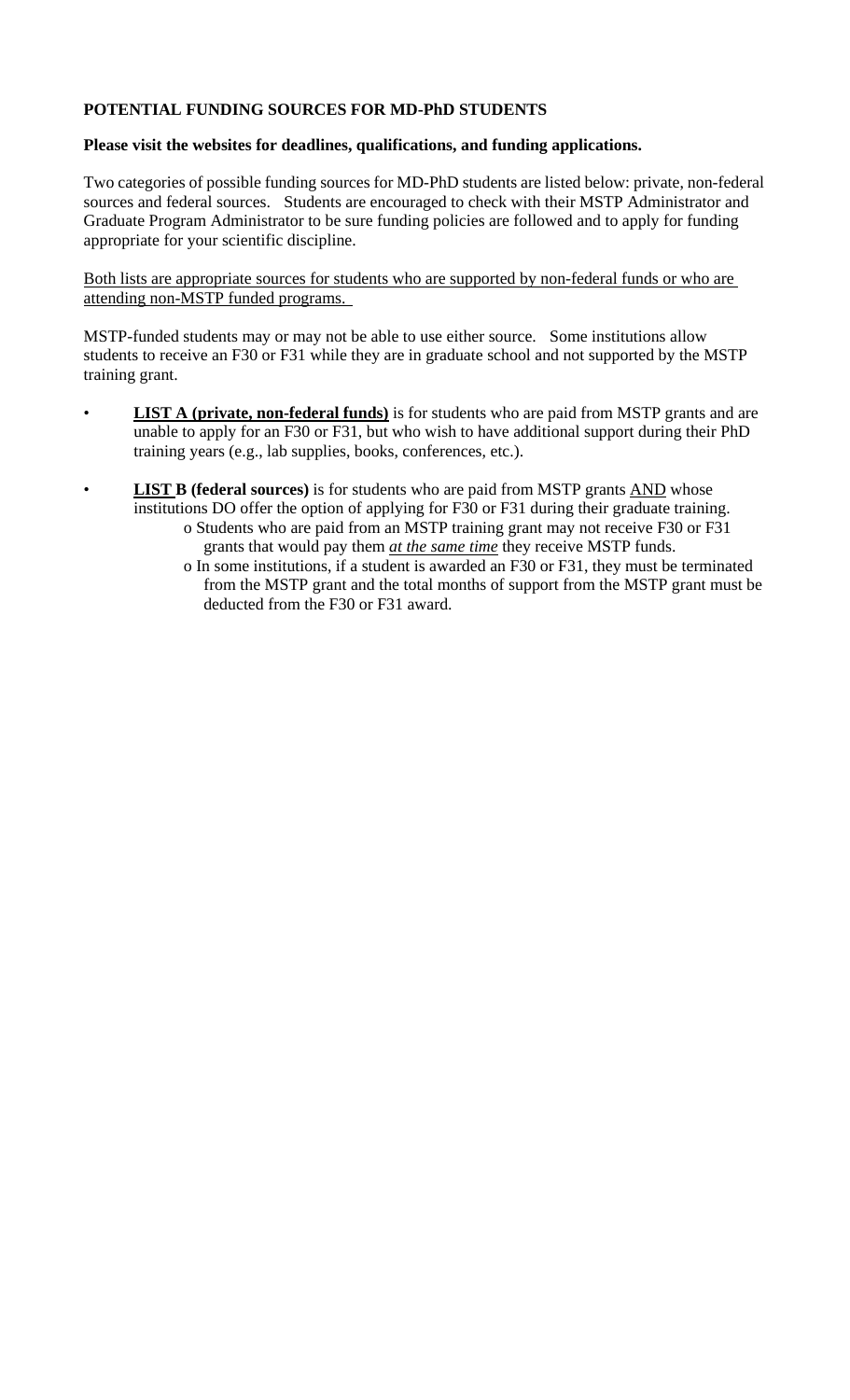## **LIST A**

### **The following list of sources can be used by**

- **Students who are supported by MSTP grants and whose institutions DO NOT allow them**
- **to apply for an F30 or F31 during graduate school.** 
	- **Students who are supported by other non-federal sources.**

### **American Association of University Women**

http://www.aauw.org/ or http://www.aauw.org/education/fga/awards/index.cfm

**American Cancer Society** 

http://www.cancer.org/docroot/RES/RES\_5\_1.asp?sitearea=RES

## **American Chemical Society, Division of Analytical Chemistry: Pfizer Graduate Travel Awards in Analytical Chemistry**

http://portal.acs.org/portal/acs/corg/content or

http://portal.acs.org/portal/acs/corg/content?\_nfpb=true&\_pageLabel=PP\_FUNDING&node\_id=136& use\_sec=false&\_\_uuid=a17755b8-20df-4e5d-adb3-870ca268c72f

## **American Diabetes Association**

www.diabetes.org

#### **American Federation for Aging Research Scholarship**

http://www.afar.org/grants.html – Applications accepted annually in December.

#### **American Heart Association Regional Affiliates Predoctoral Fellowship**

http://www.americanheart.org or http://www.americanheart.org/presenter.jhtml?identifier=9713

#### **American Physiological Society**

http://www.the-aps.org/ or www.the-aps.org/awards/other.htm

## **American Society for Microbiology Robert Watkins Graduate Fellowship for minorities**

http://www.asm.org or http://www.asm.org/asm/?option=com\_content&view=article&id=6278&Itemid=266

**American Society for Pharmacology and Experimental Therapeutics**  http://www.aspet.org/public/awards/awards\_fellowships.html

**Boston University Women in Science**  http://www.bu.edu/chemistry/buwic/resources/fellowship/

**Columbia University** - list of internal and external funding opportunities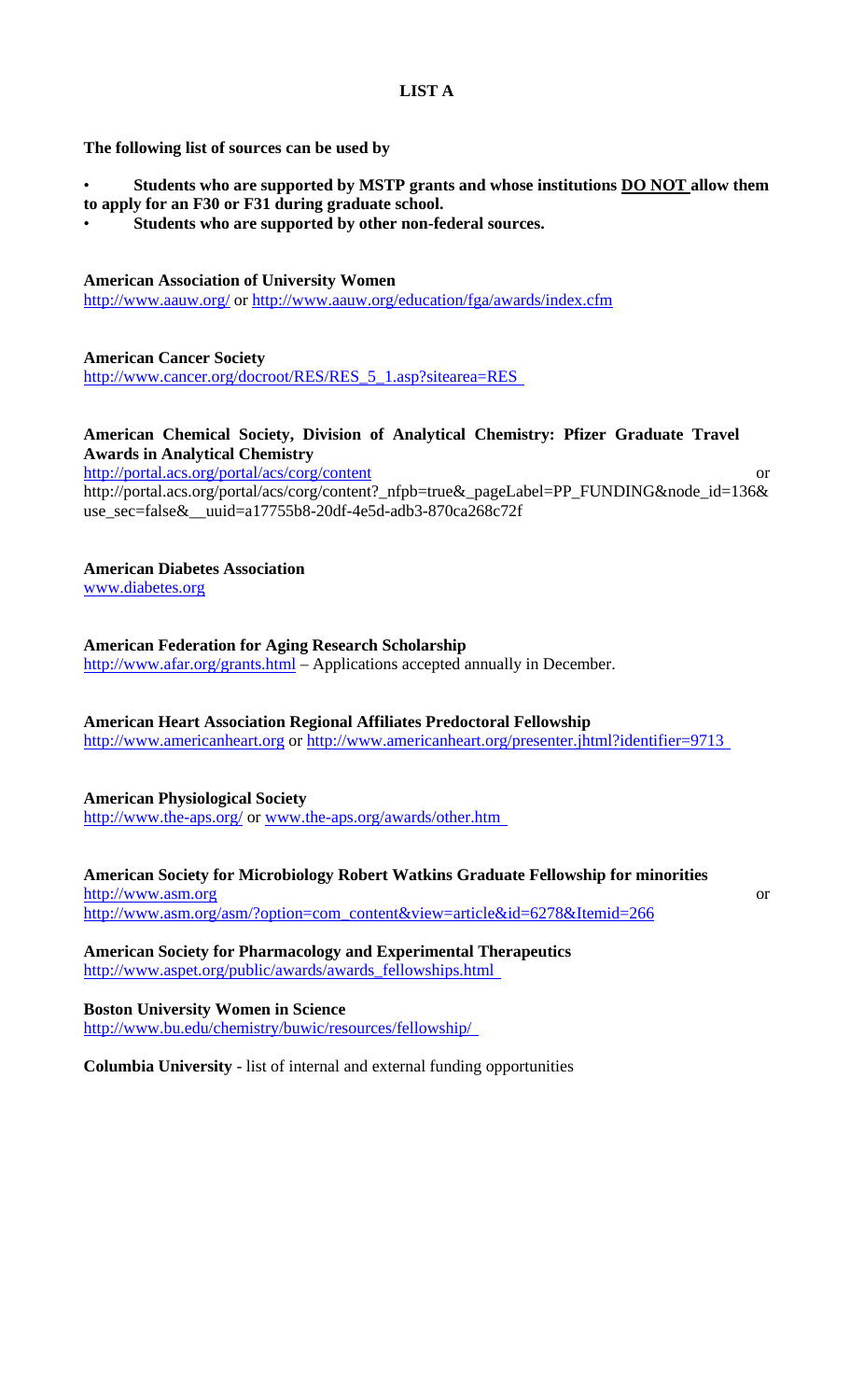## http://www.columbia.edu/

**Community of Science Funding Opportunities Database**  http://fundingopps2.cos.com/

# **Cornell University Graduate Fellowship Notebook**

http://cuinfo.cornell.edu/Student/GRFN/

Department of Defense National Defense Science and Engineering Graduate Fellowship http://www.asee.org/ndseg/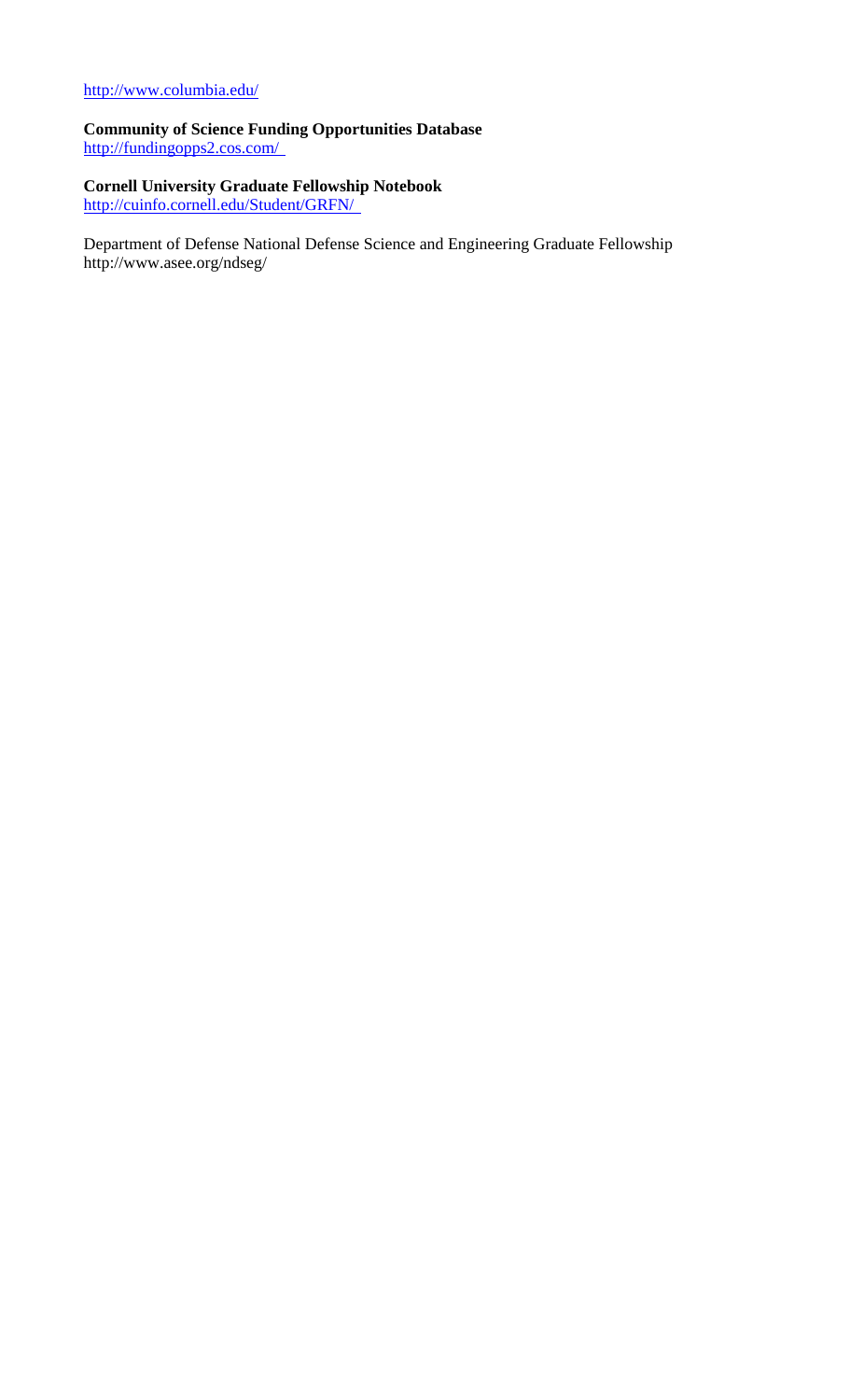## **Ford Foundation Dissertation Diversity Fellowships**

http://www7.nationalacademies.org/fordfellowships/forddiss.html

## **Fulbright Program Institute of International Education** for studies abroad

http://www.iie.org

## **Howard Hughes Medical Institute Medical Fellows Program**

http://www.hhmi.org/grants/

## **Josephine de Karman Predoctoral Fellowship**

http://www.dekarman.org/Qualifications.aspx

## **L'Oreal Foundation Women in Science Predoctoral Fellowships**

http://www.lorealusa.com/\_en/\_us/ or http://www.lorealusa.com/\_en/\_us/index.aspx?direct1=00008&direct2=00008/00001 Applications accepted annually in October.

## **NASA Individual Predoctoral Fellowship**

http://education.nasa.gov/edprograms/fellowgrants/index.html National Science Foundation Individual Predoctoral Fellowship http://www.nsf.gov/funding/pgm\_summ.jsp?pims\_id=6201

## **NATO Predoctoral Fellowship With Partner Nations**

http://www.nato.int/science/

## **Paul and Daisy Soros Fellowship for New Americans**

www.pdsoros.org

## **Proposal Central**

#### https://proposalcentral.altum.com/

ProposalCENTRAL is an e-grantmaking website shared by many government, non-profit, and private grant-making organizations. Over twenty thousand applicants and reviewers interact electronically with the grant-makers that are members of ProposalCENTRAL.

#### **Sarnoff Cardiovascular Research Foundation Fellowship**

http://www.sarnoffendowment.org/index.cfm

**UNCF•Merck Graduate Science Research Dissertation Fellowships**  http://www.uncf.org/merck/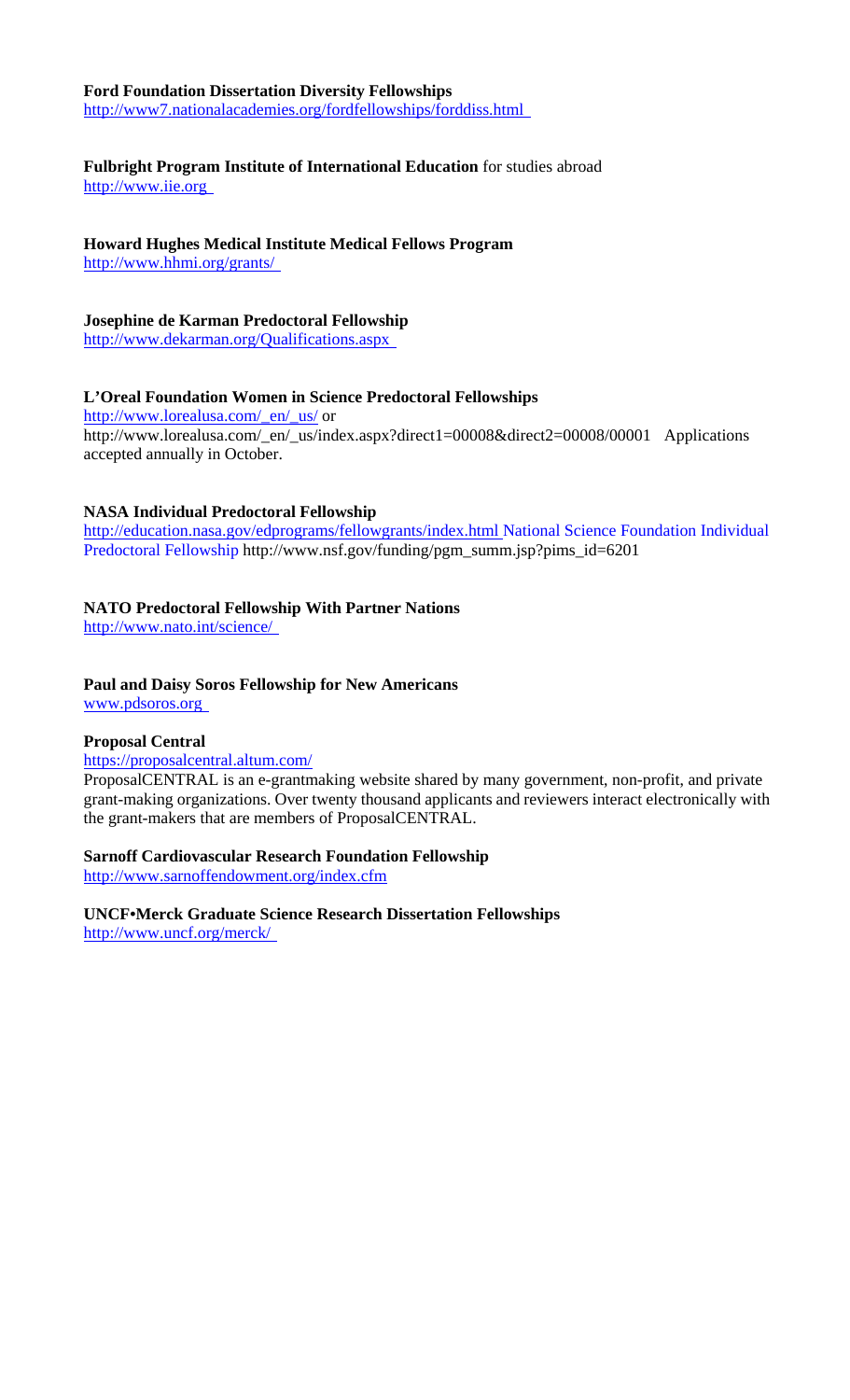### **The following list of sources can be used by**

- **Students who are supported by MSTP grants and whose institutions** *offer the option of applying for an F30 or F31* **during graduate school.**
- **Students who are supported by other non-federal sources.**

## **NIH Predoctoral Fellowship Awards for Students with Disabilities (F31)**

http://grants.nih.gov/grants/guide/pa-files/PA-00-068.html

### **Ruth L. Kirschstein National Research Service Awards for Individual Predoctoral Fellows (F31)**  http://grants.nih.gov/grants/guide/pa-files/PA-04-032.html

#### **Participating Organizations**

National Institutes of Health (NIH), (http://www.nih.gov/) **Components of Participating Organizations** 

National Institute on Aging (NIA), http://www.nia.nih.gov National Institute on Alcohol Abuse and Alcoholism (NIAAA), http://www.niaaa.nih.gov National Institute of Biomedical Imaging and Bioengineering (NIBIB),

#### http://www.nibib.nih.gov

National Institute on Deafness and Other Communication Disorders (NIDCD),

http://www.nidcd.nih.gov National Institute on Drug Abuse (NIDA), http://www.nida.nih.gov National Institute of Mental Health (NIMH), http://www.nimh.nih.gov National Institute of Neurological Disorders and Stroke (NINDS),

http://www.ninds.nih.gov Office of Dietary Supplements (ODS), http://ods.od.nih.gov

## **Ruth L. Kirschstein National Research Service Awards for Individual Predoctoral MD-PhD Fellows (F30)** http://grants2.nih.gov/grants/guide/pa-files/PA-05-151.html

#### **Participating Organizations**

National Institutes of Health (NIH), (http://www.nih.gov/)

**Components of Participating Organizations** 

National Institute on Aging (NIA/NIH), (http://www.nia.nih.gov/) National Institute on Alcohol Abuse and Alcoholism (NIAAA/NIH), (http://www.niaaa.nih.gov) National Institute on Deafness and Other Communication Disorders (NIDCD/NIH), (http://www.nidcd.nih.gov) National Institute on Drug Abuse (NIDA/NIH), (http://www.nida.nih.gov) National Institute of Environmental Health Sciences (NIEHS/NIH), (http://www.niehs.nih.gov) National Institute of Mental Health (NIMH/NIH), (http://www.nimh.nih.gov) National Institute of Neurological Disorders and Stroke (NINDS/NIH), (http://www.ninds.nih.gov) Office of Dietary Supplements (ODS/NIH), (http://ods.od.nih.gov)